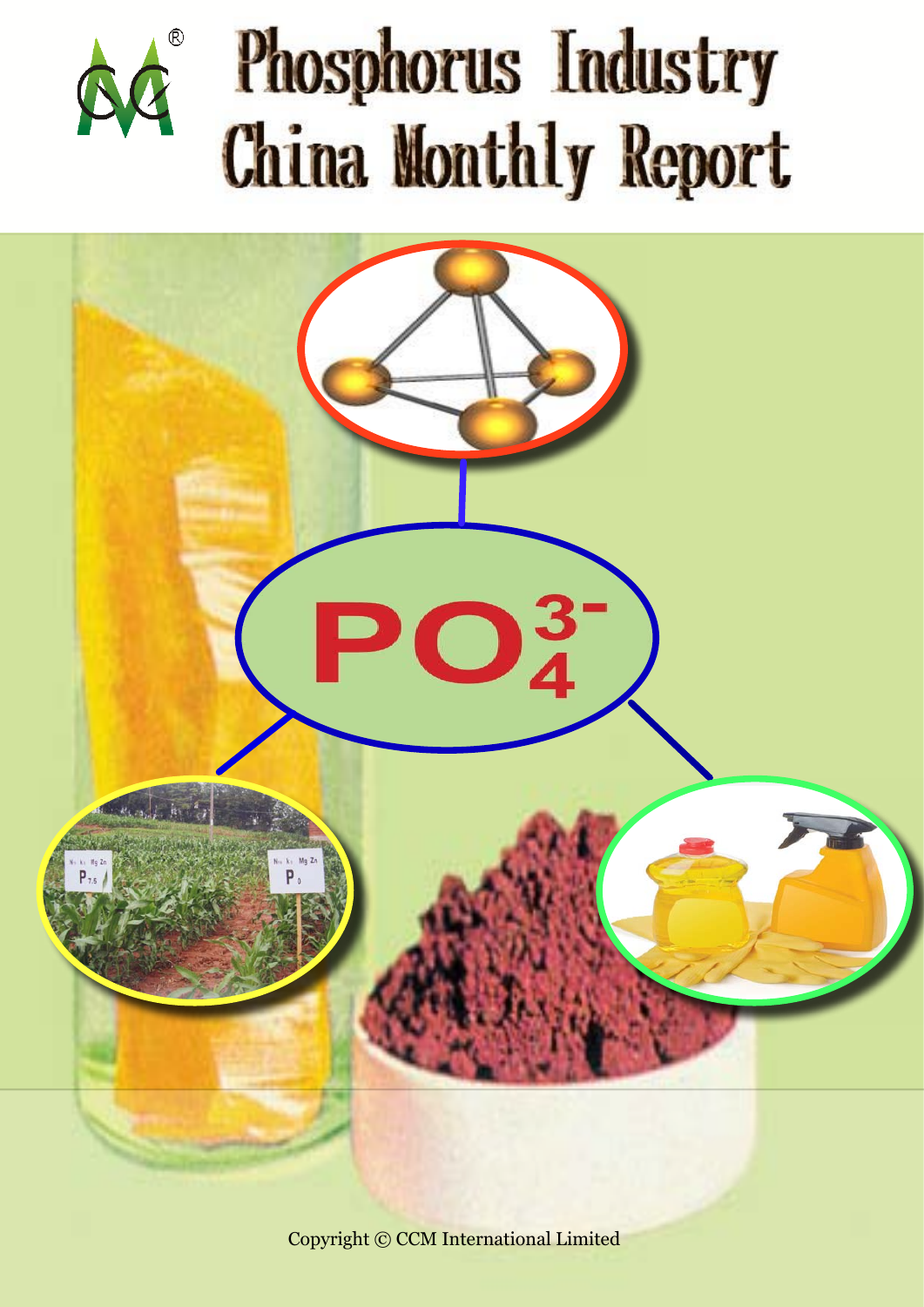

## **Background**

Based on phosphorus ore, phosphorus industry is a large industry which covers yellow phosphorus, phosphate acid, phosphate fertilizers, phosphate feed, fine phosphate chemicals, etc.

#### **Phosphorus ore**

China has been a net phosphorus ore exporter as China is the second largest holder of phosphorus ore resource of the world, following Morocco. Thanks to the elimination of special export tax and the strong recovery, China's phosphorus ore export volume and price **FIGURE 1:** China's phosphorus ore export situation, 2008~May 2011

both witness rebound after the financial crisis.

During the 12th Five-Year-Plan (2011- 2015), Chinese government will encourage to exploit low grade phosphorus ore by levying lower resource tax on low grade ore, which will drive exploiting technology innovation and reduce resource waste. This is beneficial for the development of phosphorus industry. However, the government will continue implementing export quota system for phosphorus ore.

#### **Yellow phosphorus**

In 2010, output of China's yellow phosphorus broke historical high level, touching 957,994 tonnes, increasing by 10.6% year on year. The strong growth is primarily driven by the booming downstream industries.

On Jul. 5th, 2011, the World Trade Organization (WTO) ruled that China's export restriction on yellow phosphorus is illegal. Though China has eliminated the special export tax and only levies 20% tax on export yellow phosphorus in 2011, the export volume of yellow phosphorus only accounted to 6,340 tonnes as of May in 2011, halved as compared with that in the same period last year. In line with the soaring price



*Source: China's Customs, CCM International*



 **FIGURE 2:** China's yellow phosphorus export situation, 2008~May 2011

 *Source: China's Customs, CCM International*

of phosphorus ore, the average export price of yellow phosphorus in May 2011 increased by 24.7% over that in previous May.

#### **Phosphate fertilizers**

Phosphate fertilizers are important for China to modernize its agriculture industry. In 2010, China totally produced 17.01 million tonnes (100%  $P_0Q_5$ ) phosphate fertilizers, increasing by 20.2% year-on-year.

Though the output witnessed fast growth, China's phosphate fertilizer industry has been overcapacity. On March 25, 2011, Ministry of Industry and Information Technology (MIIT) promulgated the exposure draft of the Entry Criteria for Phosphate and Ammonium Production which rules that in principal, it would not allow to build new wet process phosphoric acid (WPA), monoammonium phosphate (MAP) and diammonium phosphate (DAP) projects or expansions within three years. Meanwhile, it will weed out some inefficient capacity by higher environmental requirement.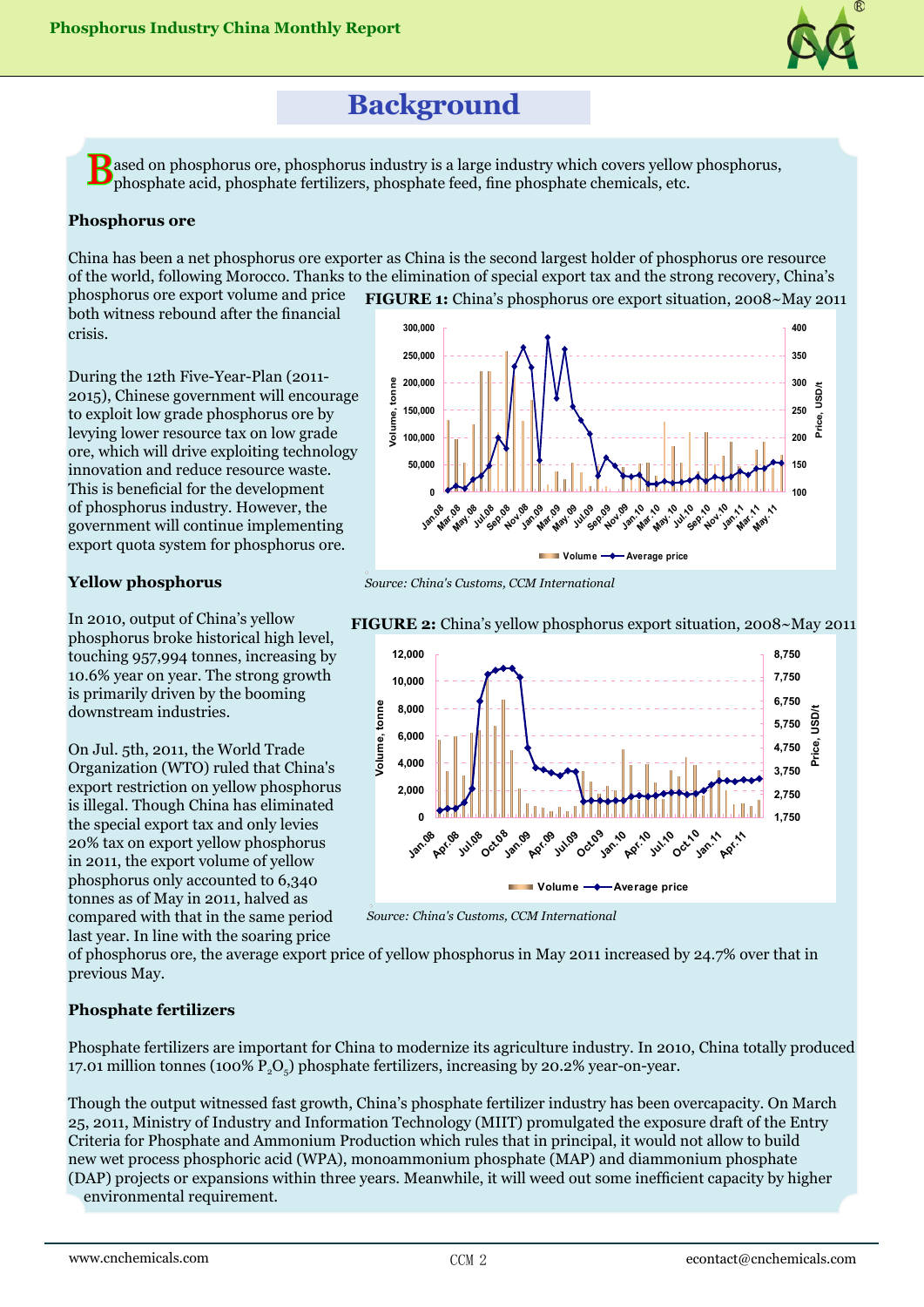

To develop more healthy, phosphate fertilizers industry will see integration within industry. Phosphorus ore resource will draw more attention. Distribution channel building will enhance competitiveness. Hence, more and more mergers and acquisitions will emerge.

#### **Fine phosphate chemicals**

Phosphorus trichloride (PCl<sub>3</sub>), as the raw material of glyphosate which is one of the important herbicide in China, its dynamic will heavily impact the production of glyphosate.

China currently is the largest producer of sodium tripolyphosphate (STPP) in the world, over 60% of STPP produced in China is exported. Hence, the changes within China's STPP will impact the world's STPP.

As compared with other flame retardants, phosphorus flame retardant is of many advantages. Hence, phosphorus flame retardant will witness fast development in the coming years, which is counted as one of breakthrough points of China's fine phosphate chemicals.

### **Coverage**

**T**his monthly report will introduce China's phosphorus industry from the following coverage:

**Policy & legislation** 

Present the latest policies and legislations released in China and abroad related to phosphorus industry, such as industry  $12^{th}$  Five-Year-Plan, industrial Entry Criteria, tax adjustments and other policies impacting the development of phosphorus industry.

#### **• Company dynamic**

Report the latest news about companies within China's phosphorus industry, such as new launch, company expansion, merger & acquisition, cooperation, etc. Find out stories behind the news, including company development strategy, related policy, global market situation, etc.

#### **Industry dynamic**

Introduce the development trend of phosphorus industry and dig out the investment opportunity within the industry.

#### **Price update**

Update prices of phosphorus ore, yellow phosphorus, PCl<sub>2</sub>, STPP and main phosphate fertilizers, etc., and find out the factors impacting the price fluctuation. Predict the price trend.

#### **Technology innovation**

Report the technology improvement within industry. Analyze influences of technology improvements on China's phosphorus industry, including cost reduction, quality improvement and efficiency increase.

#### **Supply & Demand**

Cover the supply and demand dynamics of main phosphate chemicals, including the

rough import and export data analysis of  $P_2O_5$ , STPP, PCl<sub>3</sub>, dicalcium phosphate, etc.. Analyze the factors influencing the supply and demand of these products.

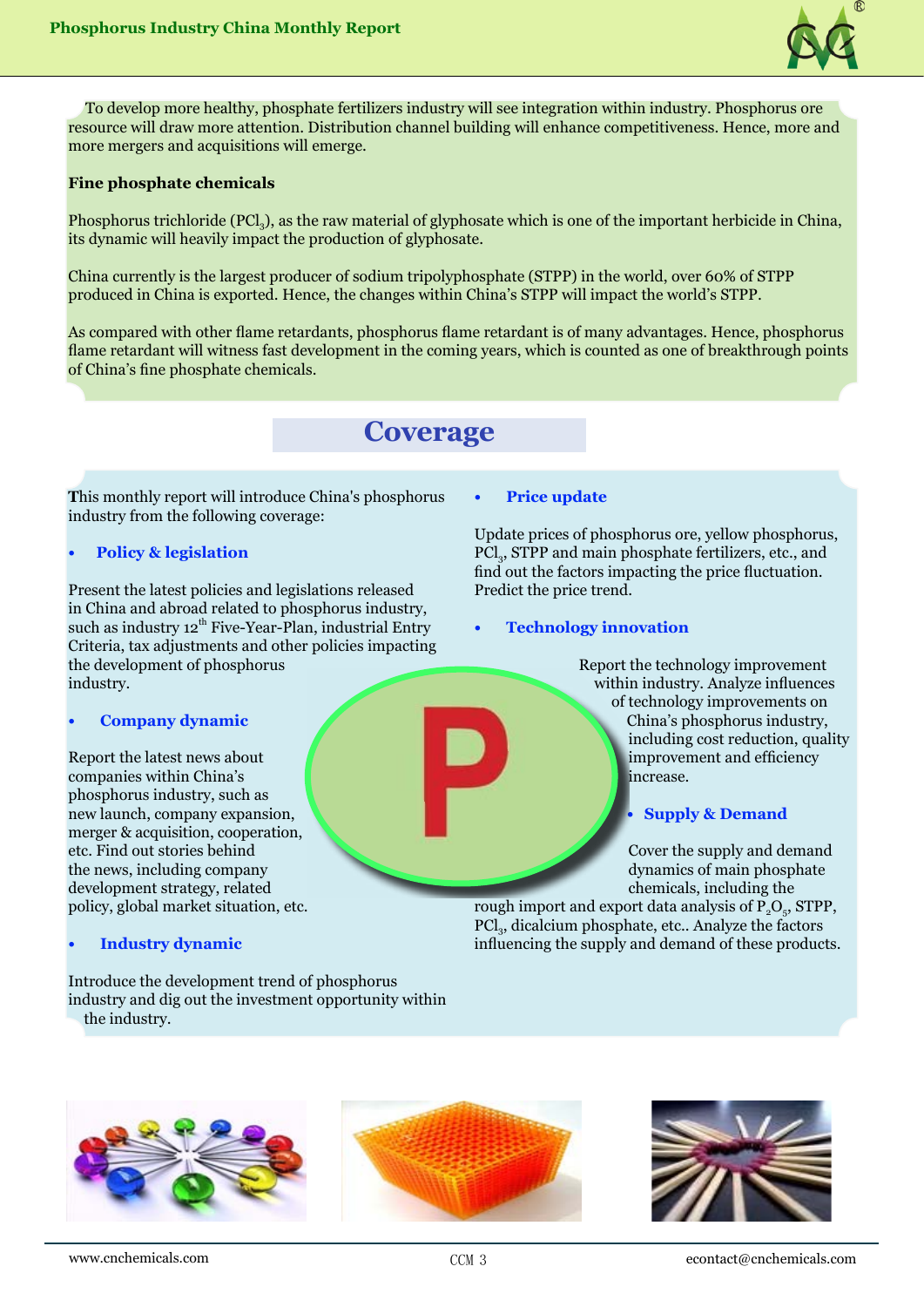

## **Methodology**

#### **Desk research**

The sources of desk research are various, including published magazines, journals, government statistics, industry statistics, association, seminars as well as information from the Internet.

#### **• Telephone interview**

CCM will interview events related party to gain firsthand information.

#### **• Questionnaire**

•

CCM will set questionnaire on events to collect experts' views and opinions.

#### **Face-to-face interview**

CM carries out face-to-face interviews with industry nsiders to make in-depth analysis & comment on elative issues.

#### **• Experts consultancy**

CCM has established long-term business relationships with experts in each industry via payment or information offering, and they would contribute stories or comments to CCM in return.

## **Why to subscribe?**

- Trace the industrial trend for you business decision.
- Capture the opportunities for investment.
- Master the current industry environment in China.
- Get the changes in related industry policy in time to avoid the potential business risks.
- Know the insiders' opinions about the latest policies and events.

## **Who need it?**

- Producers, traders and end users within phosphorus industry.
- Investors focusing on phosphorus industry.
- Government and independent corporations erested in China phosphorus relative industries

## **What you will have?**

- PDF newsletter monthly, 12 issues per annum.
- Access to online archives of all previous issues with downloadable files

**CCM International Limited** is an independent consulting company focused on China's chemicals market. CCM's expertise lies in market researches, news, conferences and databases, in such industries as insecticide, crop protection, herbicide, fungicide, insecticide, pigment, coating, food ingredient, renewable energies, fine chemicals, bio-technology, etc. CCM has established a good reputation as one of the key knowledge providers in these industry sectors.